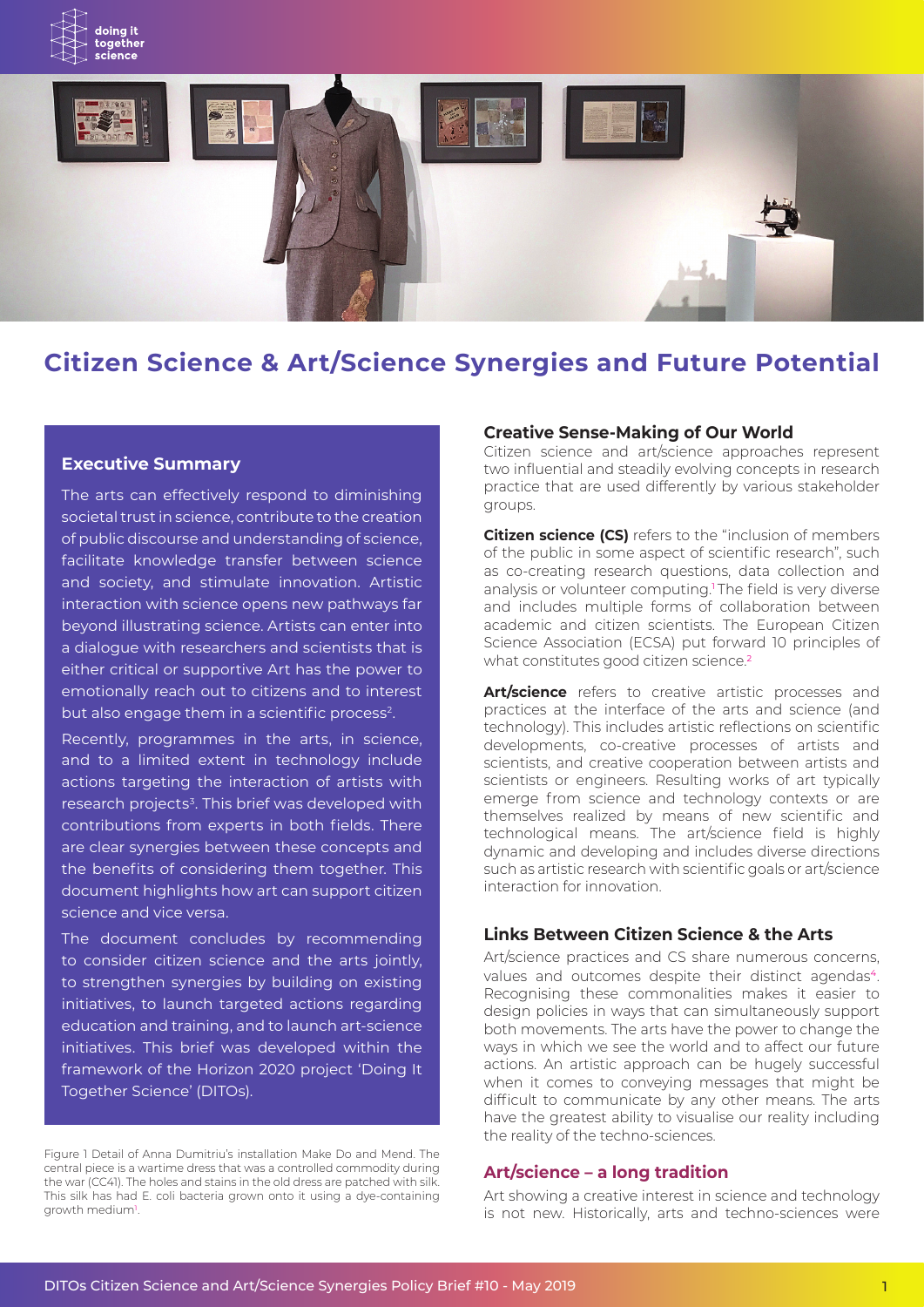considered a single field of practice. Due to scientific, technological and artistic specialisation in the 19th century, the fields diverged. A renewed interest of the arts in technological and scientific developments re-emerged after WWII. The arrival of the Internet not only led to the distribution and democratisation of artworks, but also the wider perception of technology and its development as a creative process and a new diversification of the artistic canvas: net art, code art and an online performance space. Art and creativity using new media and technologies as a way of expression also led to the innovation of those technologies.

#### **Variety of art/science interaction and public outreach**

Recently, discussions about how the arts collaborate with science and technology gained momentum<sup>5</sup>. The arts can make science and technology developments tangible and meaningful for the public by involving the public in the metaphorical prototyping of that same technology. Artistic involvement can lead to new ways of thinking in emerging science and technology fields.

Collaborations between artists and scientists vary from informal bases in which artists and researchers work together in long-term relations, to formal-institutional collaborations in shared laboratories. They vary from an artas-technology-promotion and science communication to in-depth collaborations on equal terms<sup>6</sup>.

There are institutions that focus on strongly scienceoriented investigative arts such as Kapelica Gallery in Slovenia and Arts Catalyst in Great Britain. There are also festivals that have an interest in techno-sciences oriented artistic expressions such as Transmediale in Ars Electronica<sup>4</sup> and awards such as VIDA, and the Bio Art and Design Award. Further, the Collide@Cern programme offers artists a very specific techno-scientific research context for work and collaboration.

#### **How the arts facilitate citizen outreach**

**Citizen involvement in research requires openness, outreach, and interaction of scientists with citizens**. 4 Many art/science interactions prepare the grounds of such open access conditions.

The creation of material works has a key role in art/science interaction. Art pieces transgress the traditional formal communication limits of scientific publishing that focus almost entirely on rationalizations. Observers of the pieces or performances experience a more immediate and emotional reaction towards artworks. Artistic pieces can create an opportunity to almost instantly develop a connection with the artwork. Such connection may then lead to discussions and reflections about the underlying conceptual work of the artist and the scientist and reach new audiences.

Moreover, artworks have the potential to catalyse continued media interest and generate opportunities for longer-term attention. Their materiality affords repeated and long-term physical presence, for example in exhibitions, at workshops, or in public spaces, offices and laboratories<sup>3</sup>

- The materiality of the artefacts creates opportunities for involving and connecting with new audiences, often in an emotional way.
- Artworks (artists) often receive invitations to workshops and exhibitions for years after a specific art/ science project or be offered permanent installation of selected artworks in public spaces. This means durable interaction but may also require a process of curation and contextualization.
- Usually, the same artwork may be shown in very different contexts and to different audiences – from art spaces to universities.
- In art/science interactions scientists often expand their networks beyond the scientific community and reach out to new audiences including a broad public.

Works of art need not be material; artists also choose performances and interactive elements are now common. Interaction facilitates feedback from citizens and can itself become subject to scientific investigation (cf. Example 3) thus stimulating a **cititzen – science circle**. Artistic creations **have motivated the public to suggest research topics** for scientists to address.

# **How citizen science enables art/science**

Many CS projects make the generated data accessible or contribute to the development of **freely usable research tools and methods**. In this way, CS projects with **open data sharing and licensing policies** enable citizens and artists to acces project results.<sup>5</sup>

In some art/science projects, the interaction with a broad audience plays a central role, e.g. when spectators of a performance become subjects of art/science interaction experiments. **These cases blur the boundaries between artists/spectators/experimentors/scientists**.

CS and art/science interaction can generate new perspectives on research subjects. Participatory research projects allow asking questions about the **philosophical and conceptual foundations of the research context**. Instead of accepting the existing ways in which science is articulated, researchers can work with affected groups to design research projects that are suitable for all stakeholders involved<sup>6</sup>

# **Example 1: Anna Dumitriu: Make Do and Mend**

http://annadumitriu.tumblr.com/FEAT

A wartime women's suit is the canvas upon which artist Anna Dumitriu paints the history of antibiotics (See Figure 1). The holes and stains in the suit are patched and embroidered with silk that has been dyed with E. coli bacteria cultures. The artist edited the genomes of the bacteria using a cutting-edge technique called CRISPR to remove an antibiotic resistance gene accompanied by homologous recombination to scarlessly repair the break with a fragment of DNA encoding the phrase "Make Do and Mend".

This work literally patches or 'repairs' the bacterium similar to the dress being patched with the cloth. It points to the serious issue of antibiotics requiring control as a commodity. The repair fragment of the DNA inserted into the genome of the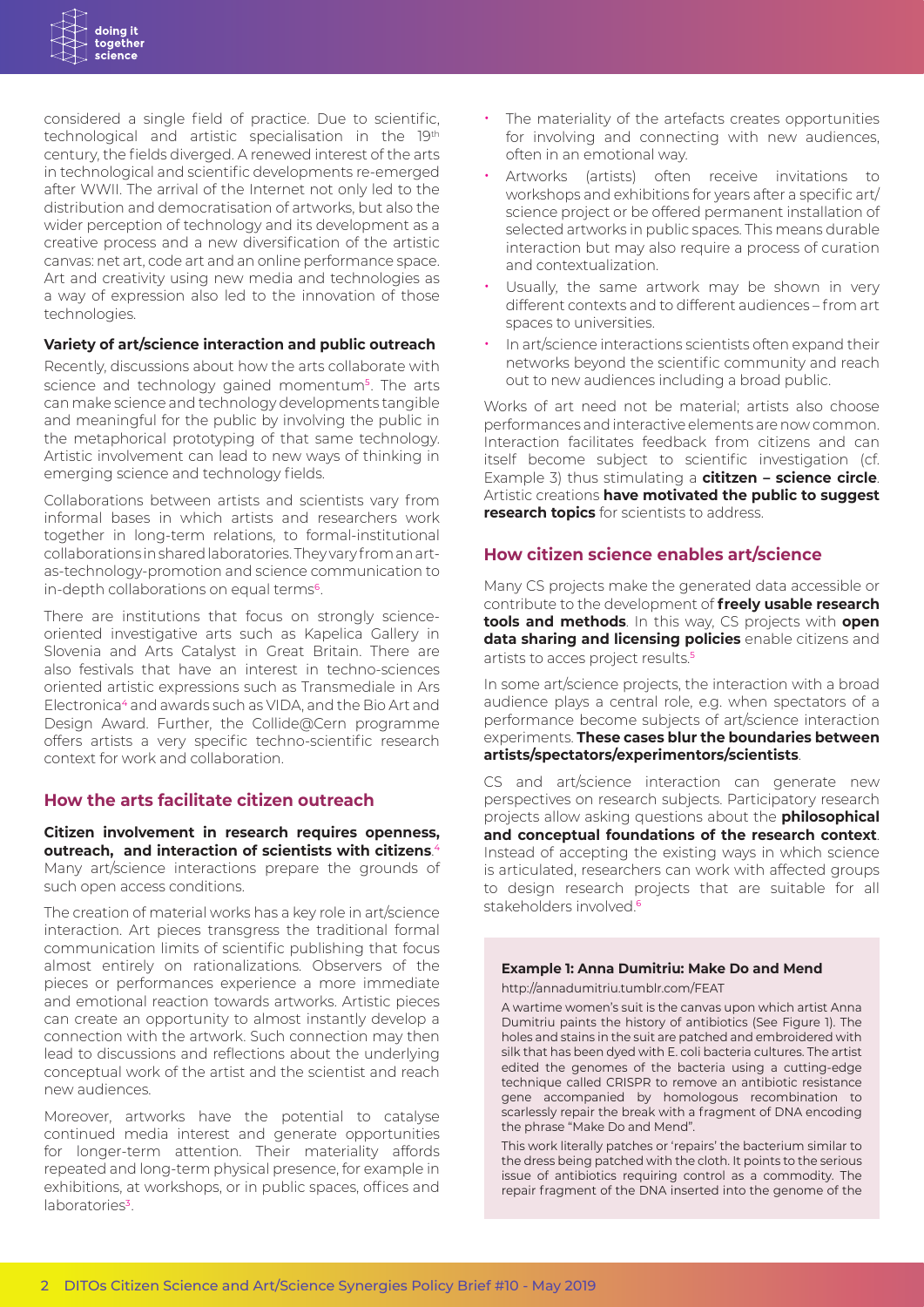bacteria says "Make Do and Mend" in ASCII code. The work questions how new technologies enable us to 'mend' issues that past scientific innovations have created. It challenges our thinking about past technological glitches.

Dumitriu's work is a material work of art to which citizens react rationally and emotionally. Elderly people at the exhibition told the artist about their own wartime experiences. It triggers an interest that ofen carries on to a discourse about genetic modification and new technologies.

#### **Example 2: Making Sense – Citizen Sensing Toolkit**

https://starts-prize.aec.at/en/making-sense-citizensensingtoolkit/

The EU project 'Making Sense' showed how local communities can use open-source soft- and hardware, maker practices and open design to appropriate their own sensing tools and address environmental problems, e.g. in air pollution or noise. Based on pilots in Amsterdam, Barcelona and Prishtina, Making Sense developed a toolkit for participatory sensing to enable collective awareness for sustainability.

The pilots led to a conceptual and methodological framework for participatory environmental maker practices, called "citizen sensing". The tools enable active intervention to change our individual and collective practices, and a hands-on transformation of our environment.

The project won an honorary mention for the STARTS prize of Ars Electronica 2018. It blurs the boundary between art/ science and citizen science projects. The Making Sense Team comprises artists, critics, programmers, researchers etc. with expertise in CS as well as in technology for social innovation.

### **Joint challenges and benefits**

The interaction of artists and scientists is not free from friction and neither is the interaction of artists with citizens. There can be scepticism concerning the role of art in science. Also, artistic interaction with science has been misunderstood as illustrating science for citizens. This can be avoided by clarifying the artistic focus of the interaction. In more innovation-focused interactions, care should be taken not to instrumentalize the arts solely for commercial exploitation. It is important to maintain an artistic stance to benefit most from the artists' creativity even when the penultimate perspective is an innovation.

Scientists are sometimes less interested in reaching a broad public; but most art is directed at the public. Artists therefore **provide an interface** that science may be lacking including methods, spaces, and audiences, e.g. science galleries and media contacts.

It is a huge challenge that **art and science funding are often strictly separated**. They are sometimes considered opposites defending their respective territories. Therefore, funding for art/science interaction is limited, despite the relatively small amounts that could stimulate interesting art/science interaction. Similarly, citizen science actions find it often difficult to attract funding for an artistic perspective.

Art/science/technology interactions will be increasingly relevant for policies looking for **novel ways to create**  **impact from research**. Innovation managers from both industry and universities increasingly take interest in the outcomes from art/science interactions. The interest of broad audiences may serve as an indication of directions for product and service innovation. Also, artists interfacing with science and a broad public have in the past proven instrumental as **early adoptors of scientific results and as early-stage innovators**.

CS and art/science both have potential to **critically discuss**  and contextualize new developments, e.g. in artificial intelligence, genetic modification, environmental impact of new materials etc. In this way, CS and art/science discourse reinforces Responsible Research and Innovation (RRI) and **responds to diminishing societal trust in science**. Art/science can improve access to scientific results, increase transparency and foster reflections of scientific research.

CS and art/science can **facilitate knowledge transfer between science and society to stimulate innovation.**  For both approaches it is common to cross disciplinary boundaries and contribute to knowledge integration between scientific domains. This can bring together varied kinds of expertise and enable unique research endeavours.

#### **Case study 3: From art exhibition to living lab**

https://melbourne.sciencegallery.com/

Science Gallery Melbourne was created to explore collisions of art and science in an effort to reach out especially to young people aged 15-25. The Gallery organizes dedicated exhibitions and invites artists to take inspiration from science. Artworks are typically physical objects. The gallery attracts more than 250,000 visitors per year. This in turn creates an opportunity to study the user interaction and user-generated feedback, thereby turning a museum space into a living lab. This then feeds back into the scientific process.

Science Gallery Melbourne is a member of Science Gallery International, a Global Science Gallery Network in partnership with leading universities worldwide. Each node shares the common mission: to ignite creativity and discovery where science and art collide.

### **Current Status & Recommendations**

Despite many potential synergies, CS and art/science are often envisaged as separate endeavours. Where art/science initiatives exist, they often do not take into account the full cycle from outreach to citizens as drivers of science and research. This implies the following recommendations:

#### **Art/science and citizen science dialogue**

- Share citizen science results with creative audiences, for example at public art/science events and exhibitions.
- Establish an open dialogue and invite creative minds including artists to contribute based on their own creative experiences and work.
- Create open physical spaces for art/science/citizen interaction. This includes exhibitions, but also